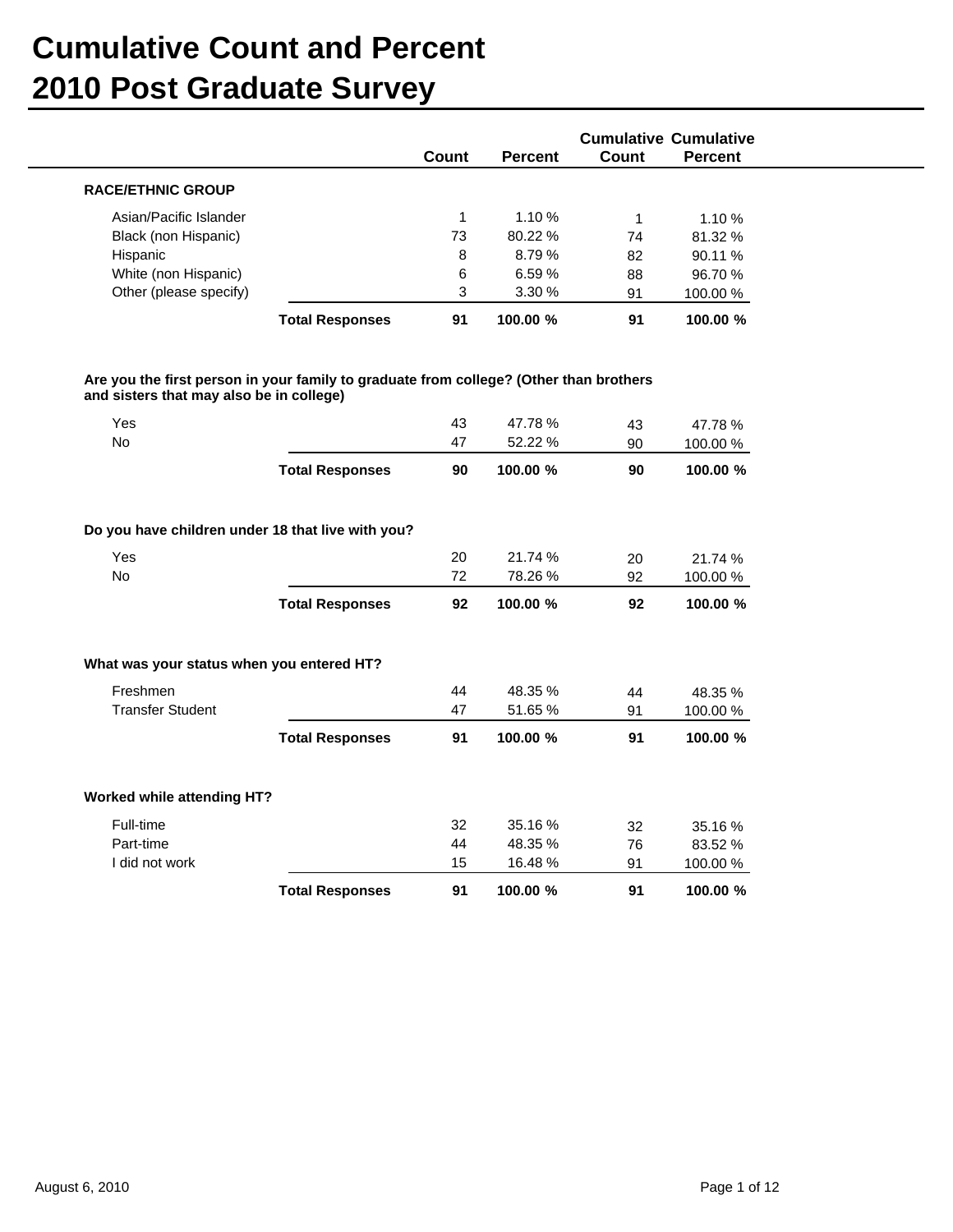|                                                          |                        | Count          | <b>Percent</b> | <b>Cumulative Cumulative</b><br><b>Count</b> | <b>Percent</b> |  |
|----------------------------------------------------------|------------------------|----------------|----------------|----------------------------------------------|----------------|--|
| Gender                                                   |                        |                |                |                                              |                |  |
| Male                                                     |                        | 37             | 40.22 %        | 37                                           | 40.22 %        |  |
| Female                                                   |                        | 55             | 59.78 %        | 92                                           | 100.00 %       |  |
|                                                          | <b>Total Responses</b> | 92             | 100.00 %       | 92                                           | 100.00 %       |  |
|                                                          |                        |                |                |                                              |                |  |
| Section 2 [Education and Employment] What is your Major? |                        |                |                |                                              |                |  |
| Biology (BA/BS)                                          |                        | 3              | 3.26 %         | 3                                            | 3.26 %         |  |
| <b>Business Administration</b>                           |                        | 23             | 25.00 %        | 26                                           | 28.26 %        |  |
| Chemistry (BA)                                           |                        | $\overline{2}$ | 2.17 %         | 28                                           | 30.43 %        |  |
| <b>Computer Science</b>                                  |                        | $\overline{2}$ | 2.17 %         | 30                                           | 32.61 %        |  |
| Criminal Justice (BA)                                    |                        | 11             | 11.96 %        | 41                                           | 44.57 %        |  |
| English (BA)                                             |                        | 7              | 7.61 %         | 48                                           | 52.17 %        |  |
| History (BA)                                             |                        | 3              | 3.26 %         | 51                                           | 55.43 %        |  |
| <b>International Business</b>                            |                        | $\overline{c}$ | 2.17 %         | 53                                           | 57.61 %        |  |
| Kinesiology (BA)                                         |                        | 17             | 18.48 %        | 70                                           | 76.09 %        |  |
| Mathematics (BS)                                         |                        | 1              | 1.09 %         | 71                                           | 77.17 %        |  |
| Music (BA)                                               |                        | $\overline{c}$ | 2.17 %         | 73                                           | 79.35 %        |  |
| Political Science (BA)                                   |                        | $\mathbf{1}$   | 1.09 %         | 74                                           | 80.43%         |  |
| Psychology (BA)                                          |                        | 6              | 6.52 %         | 80                                           | 86.96 %        |  |
| Sociology (BA)                                           |                        | 3              | 3.26 %         | 83                                           | 90.22 %        |  |
| Teacher Education (BA)                                   |                        | 9              | 9.78%          | 92                                           | 100.00 %       |  |
|                                                          | <b>Total Responses</b> | 92             | 100.00 %       | 92                                           | 100.00 %       |  |
|                                                          |                        |                |                |                                              |                |  |
| What is your GPA in your Major?                          |                        |                |                |                                              |                |  |
| $2.00 - 2.49$                                            |                        | 6              | 7.32 %         | 6                                            | 7.32 %         |  |
| $2.50 - 2.99$                                            |                        | 22             | 26.83%         | 28                                           | 34.15 %        |  |
| $3.00 - 3.49$                                            |                        | 36             | 43.90 %        | 64                                           | 78.05 %        |  |
| $3.50 - 4.00$                                            |                        | 18             | 21.95 %        | 82                                           | 100.00 %       |  |
|                                                          | <b>Total Responses</b> | 82             | 100.00 %       | 82                                           | 100.00 %       |  |
| How much did you borrow for your College Education?      |                        |                |                |                                              |                |  |
|                                                          |                        |                |                |                                              |                |  |
| None                                                     |                        | 8              | 8.70 %         | 8                                            | 8.70%          |  |
| Less than \$5,000                                        |                        | 6              | 6.52 %         | 14                                           | 15.22 %        |  |
| Between \$5,000 - \$14,999                               |                        | 16             | 17.39 %        | 30                                           | 32.61 %        |  |
| Between \$15,000 - \$30,000                              |                        | 37             | 40.22 %        | 67                                           | 72.83%         |  |
| More than \$30,000                                       |                        | 25             | 27.17 %        | 92                                           | 100.00 %       |  |
|                                                          | <b>Total Responses</b> | 92             | 100.00 %       | 92                                           | 100.00 %       |  |
|                                                          |                        |                |                |                                              |                |  |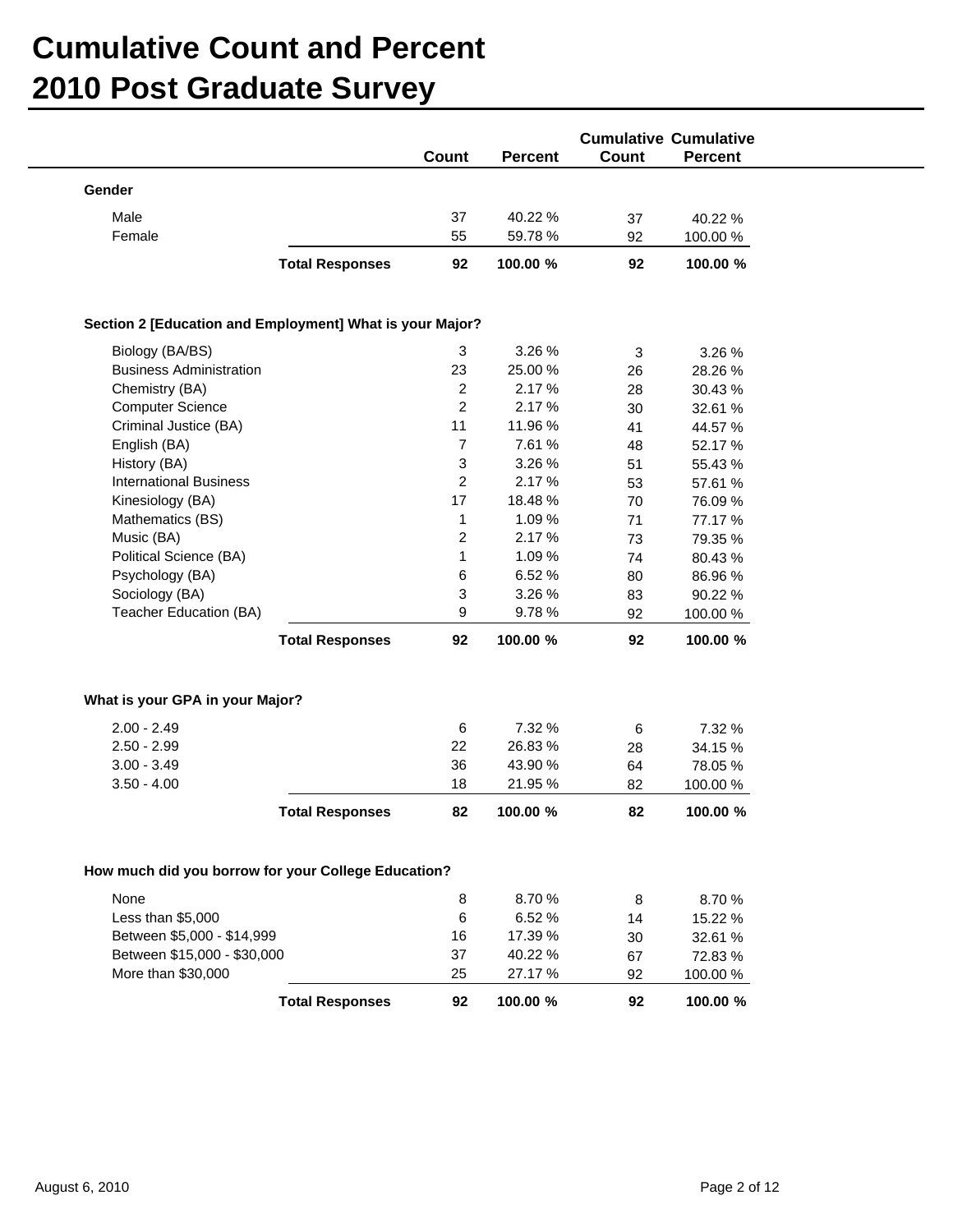|                                             |                                                                         | Count    | <b>Percent</b>     | Count    | <b>Cumulative Cumulative</b><br><b>Percent</b> |  |
|---------------------------------------------|-------------------------------------------------------------------------|----------|--------------------|----------|------------------------------------------------|--|
| Did you participate in the Campus Fair?     |                                                                         |          |                    |          |                                                |  |
| Yes                                         |                                                                         | 55       | 61.80%             | 55       | 61.80%                                         |  |
| No                                          |                                                                         | 34       | 38.20 %            | 89       | 100.00 %                                       |  |
|                                             | <b>Total Responses</b>                                                  | 89       | 100.00 %           | 89       | 100.00 %                                       |  |
|                                             | Did you interview with employers as a result of the Campus Career Fair? |          |                    |          |                                                |  |
| Yes                                         |                                                                         | 19       | 21.84 %            | 19       | 21.84 %                                        |  |
| No                                          |                                                                         | 68       | 78.16%             | 87       | 100.00 %                                       |  |
|                                             | <b>Total Responses</b>                                                  | 87       | 100.00 %           | 87       | 100.00 %                                       |  |
|                                             | Did you receive any job offers as a result of the Campus Career Fair?   |          |                    |          |                                                |  |
| Yes                                         |                                                                         | 15       | 17.24 %            | 15       | 17.24 %                                        |  |
| No                                          |                                                                         | 72       | 82.76%             | 87       | 100.00 %                                       |  |
|                                             | <b>Total Responses</b>                                                  | 87       | 100.00 %           | 87       | 100.00 %                                       |  |
| Did you participate in the Internship Fair? |                                                                         |          |                    |          |                                                |  |
| Yes                                         |                                                                         | 32       | 36.36 %            | 32       | 36.36 %                                        |  |
| No                                          |                                                                         | 56       | 63.64 %            | 88       | 100.00%                                        |  |
|                                             | <b>Total Responses</b>                                                  | 88       | 100.00 %           | 88       | 100.00 %                                       |  |
|                                             | Did you interview with employers as a result of the Internship Fair?    |          |                    |          |                                                |  |
| Yes                                         |                                                                         | $10$     | 11.49 %            | 10       | 11.49 %                                        |  |
| No                                          |                                                                         | 77       | 88.51 %            | 87       | 100.00 %                                       |  |
|                                             | <b>Total Responses</b>                                                  | 87       | 100.00 %           | 87       | 100.00 %                                       |  |
|                                             | Did you receive any job offers as a result of the Internship Fair?      |          |                    |          |                                                |  |
| Yes                                         |                                                                         |          |                    |          |                                                |  |
| No                                          |                                                                         | 12<br>74 | 13.95 %<br>86.05 % | 12<br>86 | 13.95 %<br>100.00 %                            |  |
|                                             |                                                                         |          |                    |          |                                                |  |
|                                             | <b>Total Responses</b>                                                  | 86       | 100.00 %           | 86       | 100.00 %                                       |  |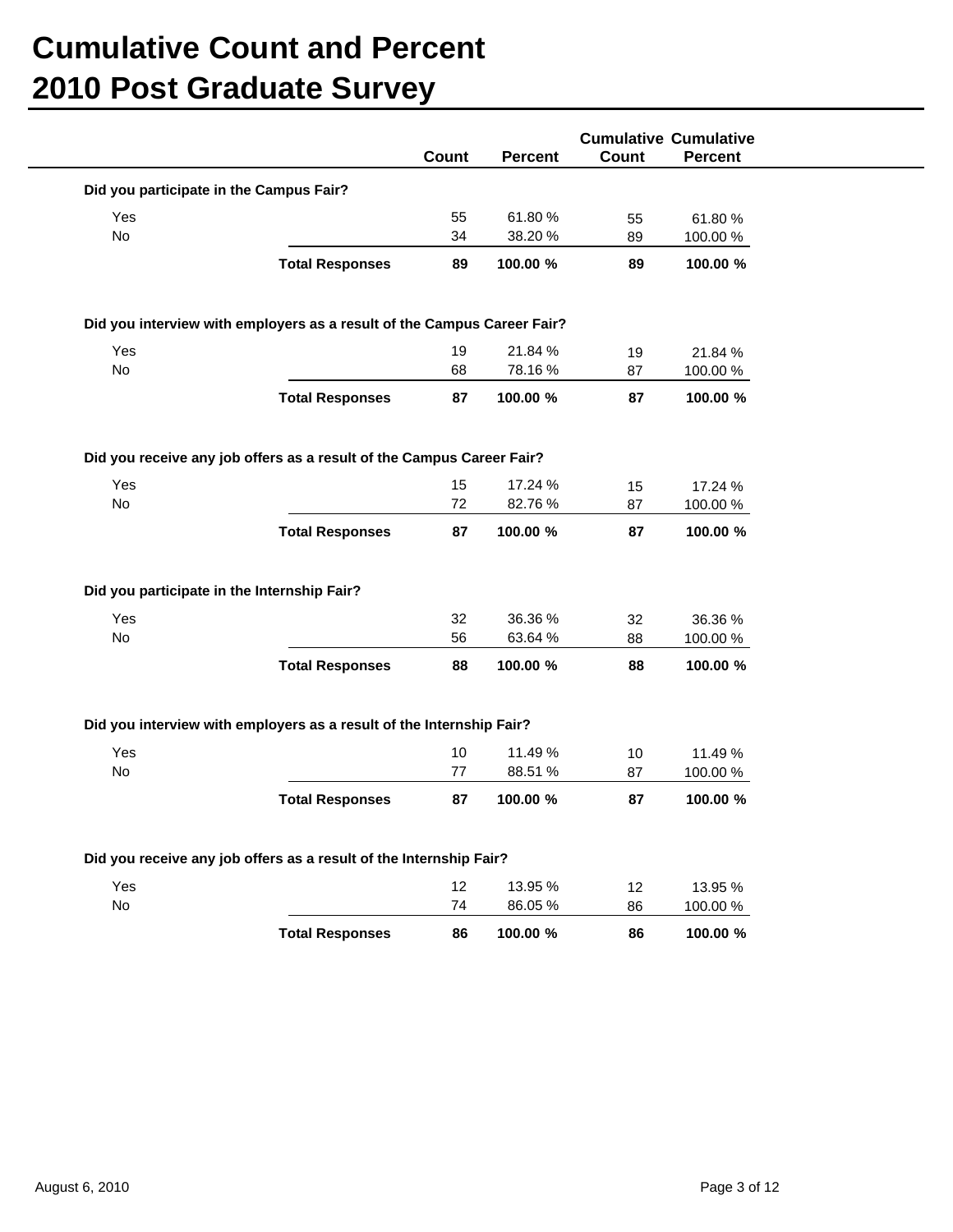|                                                   |                        |              |                   |                 | <b>Cumulative Cumulative</b> |
|---------------------------------------------------|------------------------|--------------|-------------------|-----------------|------------------------------|
|                                                   |                        | Count        | <b>Percent</b>    | Count           | <b>Percent</b>               |
| Did you participate in an Internship while at HT? |                        |              |                   |                 |                              |
| Yes                                               |                        | 67           | 77.01 %           | 67              | 77.01 %                      |
| No                                                |                        | 20           | 22.99 %           | 87              | 100.00 %                     |
|                                                   | <b>Total Responses</b> | 87           | 100.00 %          | 87              | 100.00 %                     |
|                                                   |                        |              |                   |                 |                              |
| How did you find out about your Internship?       |                        |              |                   |                 |                              |
| <b>Career Services</b>                            |                        | 7            | 8.24 %            | $\overline{7}$  | 8.24 %                       |
| <b>Career Services Website</b>                    |                        | $\mathbf{1}$ | 1.18 %            | 8               | 9.41 %                       |
| <b>Direct Contact</b>                             |                        | 4            | 4.71%             | 12 <sup>2</sup> | 14.12 %                      |
| <b>HT Professor</b>                               |                        | 32           | 37.65 %           | 44              | 51.76%                       |
| HT Staff                                          |                        | 6            | 7.06 %            | 50              | 58.82 %                      |
| Internet                                          |                        | 3            | 3.53 %            | 53              | 62.35 %                      |
| Networking                                        |                        | 11           | 12.94 %           | 64              | 75.29 %                      |
| N/A                                               |                        | 13           | 15.29 %           | 77              | 90.59 %                      |
| Other (please specify)                            |                        | 8            | 9.41 %            | 85              | 100.00 %                     |
|                                                   | <b>Total Responses</b> | 85           | 100.00 %          | 85              | 100.00 %                     |
| Seeking Employment<br>Not Seeking Employment      |                        | 33<br>6      | 33.33 %<br>6.06 % | 93<br>99        | 93.94 %<br>100.00 %          |
|                                                   | <b>Total Responses</b> | 99           |                   | 99              |                              |
| If employed, are you in your field of interest?   |                        |              |                   |                 |                              |
| Yes                                               |                        | 29           | 43.28 %           | 29              | 43.28 %                      |
| No                                                |                        | 38           | 56.72%            | 67              | 100.00 %                     |
|                                                   | <b>Total Responses</b> | 67           | 100.00 %          | 67              | 100.00 %                     |
| Where did you first learn of your position?       |                        |              |                   |                 |                              |
| <b>Career Services</b>                            |                        | 4            | 6.06%             | 4               | 6.06%                        |
| Career Related Experience / Internship            |                        | 3            | 4.55 %            | $\overline{7}$  | 10.61 %                      |
| Directly contacted Organization                   |                        | 7            | 10.61 %           | 14              | 21.21 %                      |
| <b>HT Professor</b>                               |                        | 4            | 6.06%             | 18              | 27.27 %                      |
| Internet / Website                                |                        | 8            | 12.12 %           | 26              | 39.39 %                      |
| Networking (friends, family, self)                |                        | 25           | 37.88 %           | 51              | 77.27 %                      |
| Other (please specify)                            |                        | 15           | 22.73 %           | 66              | 100.00 %                     |
|                                                   | <b>Total Responses</b> | 66           | 100.00 %          | 66              | 100.00 %                     |
|                                                   |                        |              |                   |                 |                              |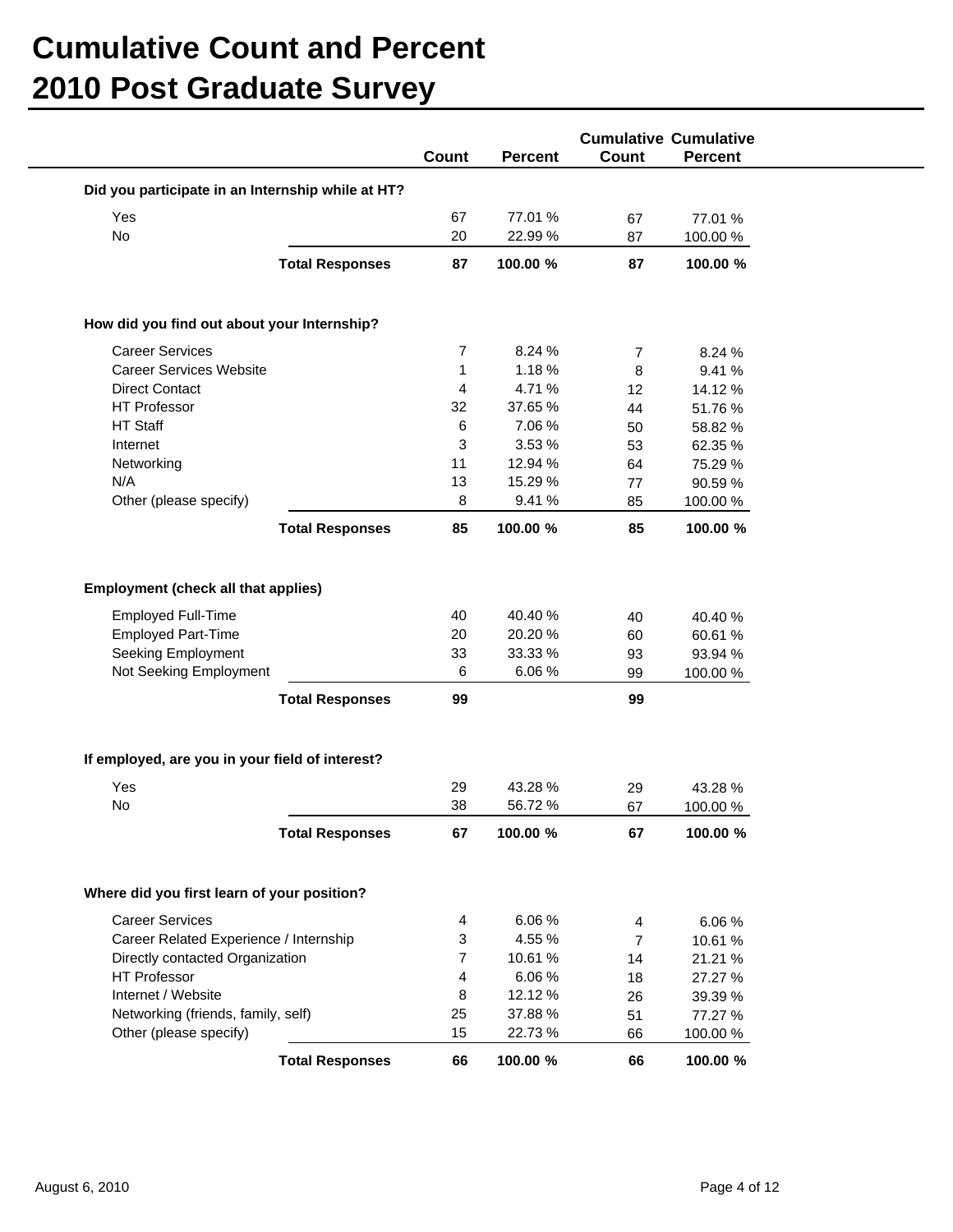|                                                             |                        |                |                |                | <b>Cumulative Cumulative</b> |
|-------------------------------------------------------------|------------------------|----------------|----------------|----------------|------------------------------|
|                                                             |                        | Count          | <b>Percent</b> | Count          | <b>Percent</b>               |
| <b>Continuing Education: Have been accepted/will attend</b> |                        |                |                |                |                              |
| <b>Grad School</b>                                          |                        | 47             | 88.68%         | 47             | 88.68%                       |
| Other Professional School                                   |                        | 5              | 9.43 %         | 52             | 98.11 %                      |
| Advanced Coursework (please specify)                        |                        | 1              | 1.89%          | 53             | 100.00 %                     |
|                                                             | <b>Total Responses</b> | 53             | 100.00 %       | 53             | 100.00 %                     |
| Salary Range (please check one)                             |                        |                |                |                |                              |
| $<$ \$19,999                                                |                        | 25             | 41.67%         | 25             | 41.67%                       |
| \$20K - 24,999                                              |                        | 9              | 15.00 %        | 34             | 56.67%                       |
| \$25K - 29,999                                              |                        | 6              | 10.00 %        | 40             | 66.67%                       |
| \$30K - 34,999                                              |                        | 9              | 15.00 %        | 49             | 81.67%                       |
| \$35K - 39,999                                              |                        | 1              | 1.67 %         | 50             | 83.33 %                      |
| \$40K - 44,999                                              |                        | 2              | 3.33 %         | 52             | 86.67%                       |
| \$45K - 49,999                                              |                        | 3              | 5.00 %         | 55             | 91.67%                       |
| > \$50K                                                     |                        | 5              | 8.33 %         | 60             | 100.00 %                     |
|                                                             | <b>Total Responses</b> | 60             | 100.00 %       | 60             | 100.00 %                     |
| <b>Prepared me for Graduation School</b><br>N/A             |                        | 7              | 7.61 %         | $\overline{7}$ | 7.61 %                       |
| Poor                                                        |                        | 3              | 3.26 %         | 10             | 10.87 %                      |
| Fair                                                        |                        | 9              | 9.78%          | 19             | 20.65 %                      |
| Satisfactory                                                |                        | 30             | 32.61 %        | 49             | 53.26 %                      |
| Good                                                        |                        | 33             | 35.87 %        | 82             | 89.13%                       |
| Excellent                                                   |                        | 10             | 10.87 %        | 92             | 100.00 %                     |
|                                                             | <b>Total Responses</b> | 92             | 100.00 %       | 92             | 100.00 %                     |
| <b>Prepared me for Employment</b>                           |                        |                |                |                |                              |
| N/A                                                         |                        | 3              | 3.26 %         | 3              | 3.26 %                       |
| Poor                                                        |                        | 1              | 1.09 %         | 4              | 4.35 %                       |
| Fair                                                        |                        | $\overline{7}$ | 7.61 %         | 11             | 11.96 %                      |
| Satisfactory                                                |                        | 28             | 30.43 %        | 39             | 42.39 %                      |
| Good                                                        |                        | 41             | 44.57 %        | 80             | 86.96 %                      |
| Excellent                                                   |                        | 12             | 13.04 %        | 92             | 100.00 %                     |
|                                                             | <b>Total Responses</b> | 92             | 100.00 %       | 92             | 100.00 %                     |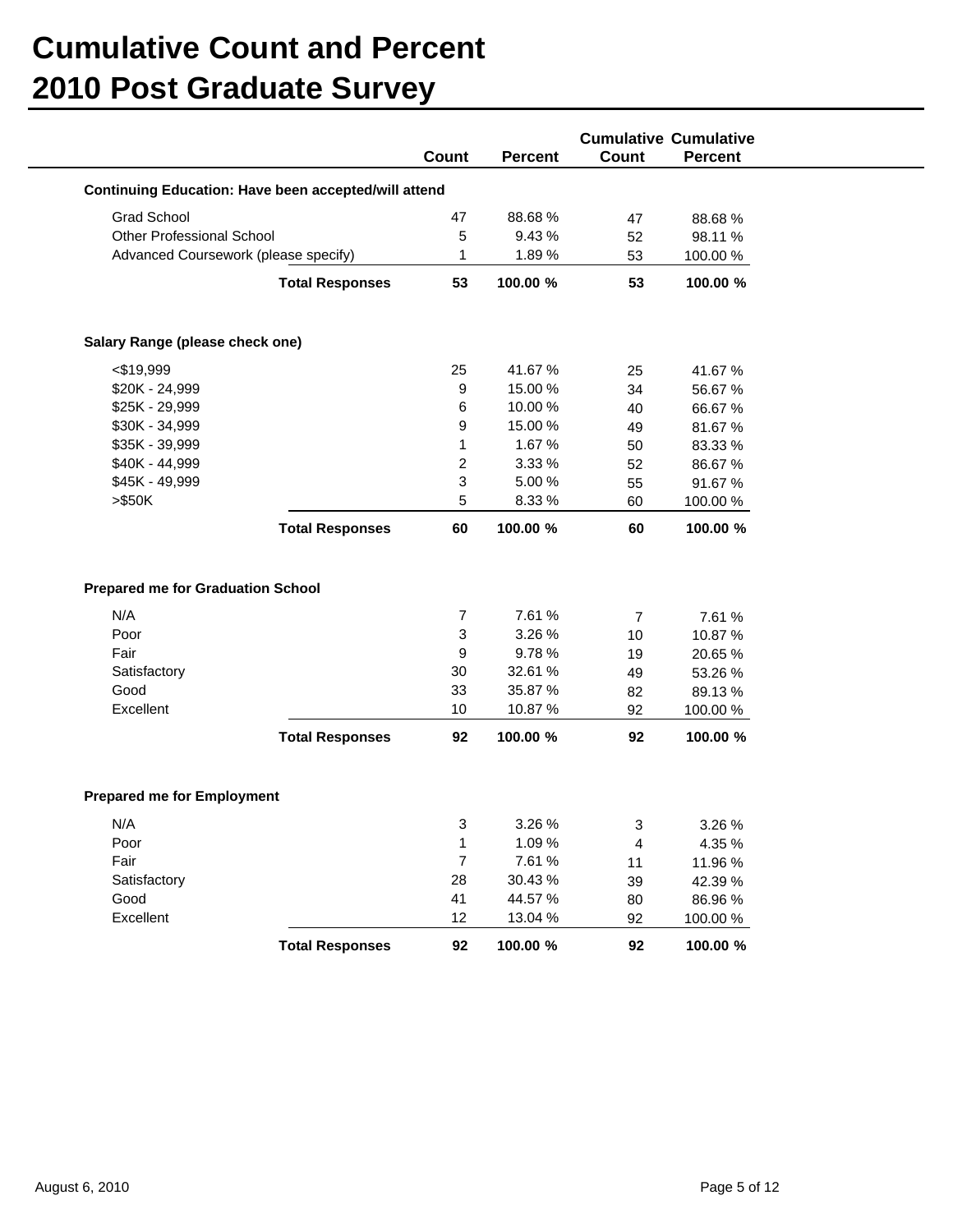|                                        |                        | Count          | <b>Percent</b> | Count          | <b>Cumulative Cumulative</b><br><b>Percent</b> |
|----------------------------------------|------------------------|----------------|----------------|----------------|------------------------------------------------|
|                                        |                        |                |                |                |                                                |
| <b>Academic Advising</b>               |                        |                |                |                |                                                |
| Poor                                   |                        | 4              | 4.35 %         | $\overline{4}$ | 4.35 %                                         |
| Fair                                   |                        | 6              | 6.52 %         | 10             | 10.87 %                                        |
| Satisfactory                           |                        | 19             | 20.65 %        | 29             | 31.52 %                                        |
| Good                                   |                        | 33             | 35.87 %        | 62             | 67.39 %                                        |
| Excellent                              |                        | 30             | 32.61 %        | 92             | 100.00 %                                       |
|                                        | <b>Total Responses</b> | 92             | 100.00 %       | 92             | 100.00 %                                       |
| <b>Admissions Requirements</b>         |                        |                |                |                |                                                |
| N/A                                    |                        | $\mathbf{1}$   | 1.09 %         | $\mathbf{1}$   | 1.09 %                                         |
| Poor                                   |                        | $\overline{c}$ | 2.17 %         | $\sqrt{3}$     | 3.26 %                                         |
| Fair                                   |                        | 11             | 11.96 %        | 14             | 15.22 %                                        |
| Satisfactory                           |                        | 24             | 26.09%         | 38             | 41.30 %                                        |
| Good                                   |                        | 39             | 42.39 %        | 77             | 83.70 %                                        |
| Excellent                              |                        | 15             | 16.30 %        | 92             | 100.00 %                                       |
|                                        | <b>Total Responses</b> | 92             | 100.00 %       | 92             | 100.00 %                                       |
| <b>Availability of Courses Offered</b> |                        |                |                |                |                                                |
| N/A                                    |                        | $\mathbf{1}$   | 1.09 %         | $\mathbf{1}$   | 1.09 %                                         |
| Poor                                   |                        | 16             | 17.39 %        | 17             | 18.48 %                                        |
| Fair                                   |                        | 16             | 17.39 %        | 33             | 35.87 %                                        |
| Satisfactory                           |                        | 24             | 26.09%         | 57             | 61.96%                                         |
| Good                                   |                        | 26             | 28.26 %        | 83             | 90.22 %                                        |
| Excellent                              |                        | 9              | 9.78%          | 92             | 100.00 %                                       |
|                                        | <b>Total Responses</b> | 92             | 100.00 %       | 92             | 100.00 %                                       |
| <b>Campus Safety</b>                   |                        |                |                |                |                                                |
| N/A                                    |                        | 1              | 1.09 %         | $\mathbf{1}$   | 1.09 %                                         |
| Poor                                   |                        | 17             | 18.48 %        | 18             | 19.57 %                                        |
| Fair                                   |                        | 14             | 15.22 %        | 32             | 34.78%                                         |
| Satisfactory                           |                        | 30             | 32.61 %        | 62             | 67.39 %                                        |
| Good                                   |                        | 21             | 22.83%         | 83             | 90.22 %                                        |
| Excellent                              |                        | 9              | 9.78%          | 92             | 100.00 %                                       |
|                                        | <b>Total Responses</b> | 92             | 100.00 %       | 92             | 100.00 %                                       |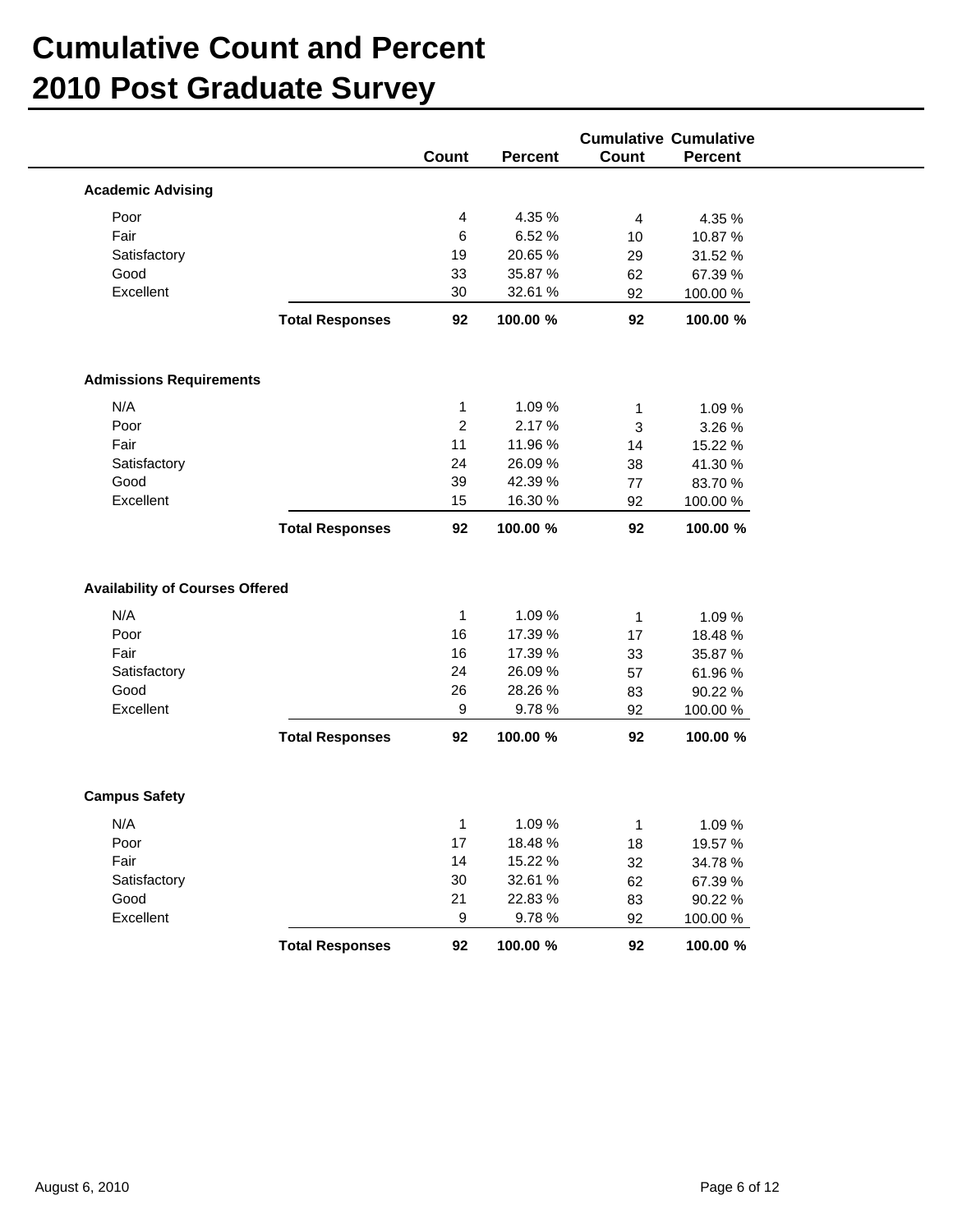|                                                                                    |                        |                                                        |                                                             |                                  | <b>Cumulative Cumulative</b>                                   |
|------------------------------------------------------------------------------------|------------------------|--------------------------------------------------------|-------------------------------------------------------------|----------------------------------|----------------------------------------------------------------|
|                                                                                    |                        | Count                                                  | <b>Percent</b>                                              | Count                            | <b>Percent</b>                                                 |
| <b>Assessment and Advising</b>                                                     |                        |                                                        |                                                             |                                  |                                                                |
| Poor                                                                               |                        | 4                                                      | 4.40 %                                                      | $\overline{4}$                   | 4.40 %                                                         |
| Fair                                                                               |                        | $\overline{7}$                                         | 7.69%                                                       | 11                               | 12.09 %                                                        |
| Satisfactory                                                                       |                        | 22                                                     | 24.18%                                                      | 33                               | 36.26 %                                                        |
| Good                                                                               |                        | 35                                                     | 38.46 %                                                     | 68                               | 74.73%                                                         |
| Excellent                                                                          |                        | 23                                                     | 25.27 %                                                     | 91                               | 100.00 %                                                       |
|                                                                                    | <b>Total Responses</b> | 91                                                     | 100.00 %                                                    | 91                               | 100.00 %                                                       |
| <b>Bursar Window</b>                                                               |                        |                                                        |                                                             |                                  |                                                                |
| Poor                                                                               |                        | $\overline{2}$                                         | 2.17 %                                                      | $\overline{2}$                   | 2.17 %                                                         |
| Fair                                                                               |                        | 17                                                     | 18.48%                                                      | 19                               | 20.65 %                                                        |
| Satisfactory                                                                       |                        | 19                                                     | 20.65 %                                                     | 38                               | 41.30 %                                                        |
| Good                                                                               |                        | 40                                                     | 43.48 %                                                     | 78                               | 84.78%                                                         |
| Excellent                                                                          |                        | 14                                                     | 15.22 %                                                     | 92                               | 100.00 %                                                       |
|                                                                                    | <b>Total Responses</b> | 92                                                     | 100.00 %                                                    | 92                               | 100.00 %                                                       |
| <b>Chapel Services</b><br>N/A<br>Poor<br>Fair<br>Satisfactory<br>Good<br>Excellent |                        | 21<br>$\mathbf{1}$<br>$\overline{c}$<br>21<br>34<br>12 | 23.08 %<br>1.10 %<br>2.20%<br>23.08 %<br>37.36 %<br>13.19 % | 21<br>22<br>24<br>45<br>79<br>91 | 23.08 %<br>24.18%<br>26.37 %<br>49.45 %<br>86.81 %<br>100.00 % |
|                                                                                    | <b>Total Responses</b> | 91                                                     | 100.00 %                                                    | 91                               | 100.00 %                                                       |
| <b>Financial Aid</b>                                                               |                        |                                                        |                                                             |                                  |                                                                |
| N/A                                                                                |                        | $\overline{a}$                                         | 2.17 %                                                      | $\overline{2}$                   | 2.17 %                                                         |
| Poor                                                                               |                        | $\overline{7}$                                         | 7.61 %                                                      | 9                                | 9.78%                                                          |
| Fair                                                                               |                        | 12                                                     | 13.04 %                                                     | 21                               | 22.83%                                                         |
| Satisfactory                                                                       |                        | 21                                                     | 22.83%                                                      | 42                               | 45.65 %                                                        |
| Good                                                                               |                        | $32\,$                                                 | 34.78 %                                                     | 74                               | 80.43%                                                         |
| Excellent                                                                          |                        | 18                                                     | 19.57 %                                                     | 92                               | 100.00 %                                                       |
|                                                                                    | <b>Total Responses</b> | 92                                                     | 100.00 %                                                    | 92                               | 100.00 %                                                       |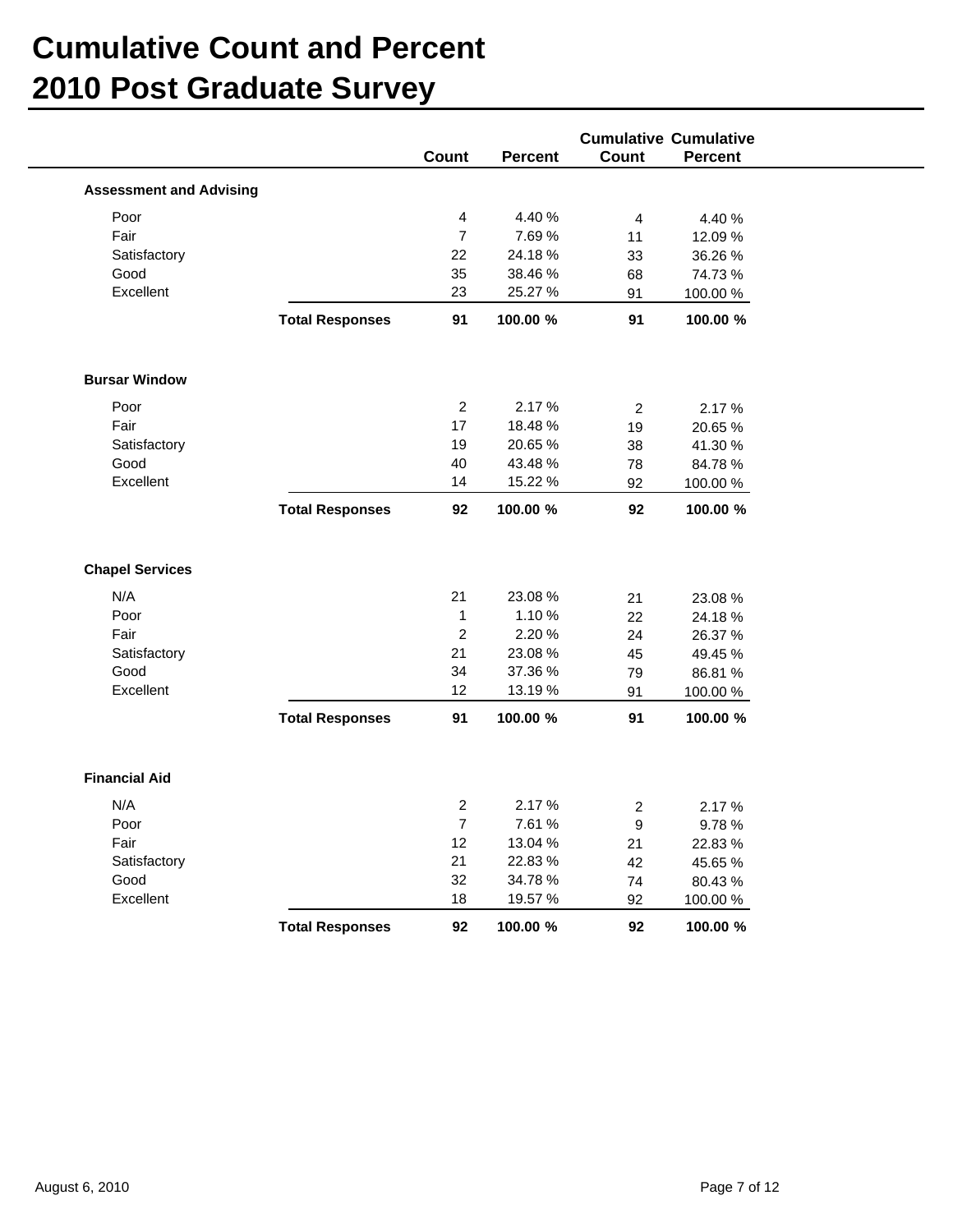| N/A<br>22.83 %<br>21<br>21<br>22.83 %<br>Poor<br>12<br>13.04 %<br>35.87 %<br>33<br>Fair<br>15<br>16.30 %<br>48<br>52.17 %<br>22<br>23.91 %<br>Satisfactory<br>70<br>76.09 %<br>Good<br>15<br>16.30 %<br>85<br>92.39 %<br>Excellent<br>$\overline{7}$<br>7.61 %<br>92<br>100.00 %<br><b>Total Responses</b><br>92<br>100.00 %<br>92<br>100.00 %<br>N/A<br>21.98%<br>20<br>21.98 %<br>20<br>4.40 %<br>Poor<br>4<br>24<br>26.37 %<br>Fair<br>8.79%<br>8<br>32<br>35.16%<br>25.27 %<br>Satisfactory<br>23<br>55<br>60.44 %<br>Good<br>22<br>24.18%<br>84.62%<br>77<br>Excellent<br>14<br>15.38 %<br>100.00 %<br>91<br>91<br><b>Total Responses</b><br>91<br>100.00 %<br>100.00 %<br>N/A<br>31<br>33.70 %<br>31<br>33.70 %<br>18.48 %<br>Poor<br>17<br>52.17 %<br>48<br>Fair<br>15<br>16.30 %<br>68.48%<br>63<br>15.22 %<br>14<br>Satisfactory<br>83.70 %<br>77<br>Good<br>13.04 %<br>12<br>96.74 %<br>89<br>Excellent<br>3.26 %<br>3<br>92<br>100.00 %<br>100.00 %<br>92<br>100.00 %<br><b>Total Responses</b><br>92<br>N/A<br>27<br>29.35 %<br>27<br>29.35 %<br>Poor<br>13<br>14.13 %<br>40<br>43.48 %<br>Fair<br>$\overline{7}$<br>7.61 %<br>51.09 %<br>47<br>Satisfactory<br>15<br>16.30 %<br>67.39 %<br>62<br>Good<br>23<br>25.00 %<br>85<br>92.39 %<br>Excellent<br>$\overline{7}$<br>7.61 %<br>92<br>100.00 % |                              |                        | Count | Percent  | Count | <b>Cumulative Cumulative</b><br>Percent |
|-----------------------------------------------------------------------------------------------------------------------------------------------------------------------------------------------------------------------------------------------------------------------------------------------------------------------------------------------------------------------------------------------------------------------------------------------------------------------------------------------------------------------------------------------------------------------------------------------------------------------------------------------------------------------------------------------------------------------------------------------------------------------------------------------------------------------------------------------------------------------------------------------------------------------------------------------------------------------------------------------------------------------------------------------------------------------------------------------------------------------------------------------------------------------------------------------------------------------------------------------------------------------------------------------------------------|------------------------------|------------------------|-------|----------|-------|-----------------------------------------|
|                                                                                                                                                                                                                                                                                                                                                                                                                                                                                                                                                                                                                                                                                                                                                                                                                                                                                                                                                                                                                                                                                                                                                                                                                                                                                                                 | <b>Food Services</b>         |                        |       |          |       |                                         |
|                                                                                                                                                                                                                                                                                                                                                                                                                                                                                                                                                                                                                                                                                                                                                                                                                                                                                                                                                                                                                                                                                                                                                                                                                                                                                                                 |                              |                        |       |          |       |                                         |
|                                                                                                                                                                                                                                                                                                                                                                                                                                                                                                                                                                                                                                                                                                                                                                                                                                                                                                                                                                                                                                                                                                                                                                                                                                                                                                                 |                              |                        |       |          |       |                                         |
|                                                                                                                                                                                                                                                                                                                                                                                                                                                                                                                                                                                                                                                                                                                                                                                                                                                                                                                                                                                                                                                                                                                                                                                                                                                                                                                 |                              |                        |       |          |       |                                         |
|                                                                                                                                                                                                                                                                                                                                                                                                                                                                                                                                                                                                                                                                                                                                                                                                                                                                                                                                                                                                                                                                                                                                                                                                                                                                                                                 |                              |                        |       |          |       |                                         |
|                                                                                                                                                                                                                                                                                                                                                                                                                                                                                                                                                                                                                                                                                                                                                                                                                                                                                                                                                                                                                                                                                                                                                                                                                                                                                                                 |                              |                        |       |          |       |                                         |
|                                                                                                                                                                                                                                                                                                                                                                                                                                                                                                                                                                                                                                                                                                                                                                                                                                                                                                                                                                                                                                                                                                                                                                                                                                                                                                                 |                              |                        |       |          |       |                                         |
|                                                                                                                                                                                                                                                                                                                                                                                                                                                                                                                                                                                                                                                                                                                                                                                                                                                                                                                                                                                                                                                                                                                                                                                                                                                                                                                 |                              |                        |       |          |       |                                         |
|                                                                                                                                                                                                                                                                                                                                                                                                                                                                                                                                                                                                                                                                                                                                                                                                                                                                                                                                                                                                                                                                                                                                                                                                                                                                                                                 | <b>Health Services</b>       |                        |       |          |       |                                         |
|                                                                                                                                                                                                                                                                                                                                                                                                                                                                                                                                                                                                                                                                                                                                                                                                                                                                                                                                                                                                                                                                                                                                                                                                                                                                                                                 |                              |                        |       |          |       |                                         |
|                                                                                                                                                                                                                                                                                                                                                                                                                                                                                                                                                                                                                                                                                                                                                                                                                                                                                                                                                                                                                                                                                                                                                                                                                                                                                                                 |                              |                        |       |          |       |                                         |
|                                                                                                                                                                                                                                                                                                                                                                                                                                                                                                                                                                                                                                                                                                                                                                                                                                                                                                                                                                                                                                                                                                                                                                                                                                                                                                                 |                              |                        |       |          |       |                                         |
|                                                                                                                                                                                                                                                                                                                                                                                                                                                                                                                                                                                                                                                                                                                                                                                                                                                                                                                                                                                                                                                                                                                                                                                                                                                                                                                 |                              |                        |       |          |       |                                         |
|                                                                                                                                                                                                                                                                                                                                                                                                                                                                                                                                                                                                                                                                                                                                                                                                                                                                                                                                                                                                                                                                                                                                                                                                                                                                                                                 |                              |                        |       |          |       |                                         |
|                                                                                                                                                                                                                                                                                                                                                                                                                                                                                                                                                                                                                                                                                                                                                                                                                                                                                                                                                                                                                                                                                                                                                                                                                                                                                                                 |                              |                        |       |          |       |                                         |
|                                                                                                                                                                                                                                                                                                                                                                                                                                                                                                                                                                                                                                                                                                                                                                                                                                                                                                                                                                                                                                                                                                                                                                                                                                                                                                                 |                              |                        |       |          |       |                                         |
|                                                                                                                                                                                                                                                                                                                                                                                                                                                                                                                                                                                                                                                                                                                                                                                                                                                                                                                                                                                                                                                                                                                                                                                                                                                                                                                 | <b>Housing</b>               |                        |       |          |       |                                         |
|                                                                                                                                                                                                                                                                                                                                                                                                                                                                                                                                                                                                                                                                                                                                                                                                                                                                                                                                                                                                                                                                                                                                                                                                                                                                                                                 |                              |                        |       |          |       |                                         |
|                                                                                                                                                                                                                                                                                                                                                                                                                                                                                                                                                                                                                                                                                                                                                                                                                                                                                                                                                                                                                                                                                                                                                                                                                                                                                                                 |                              |                        |       |          |       |                                         |
|                                                                                                                                                                                                                                                                                                                                                                                                                                                                                                                                                                                                                                                                                                                                                                                                                                                                                                                                                                                                                                                                                                                                                                                                                                                                                                                 |                              |                        |       |          |       |                                         |
|                                                                                                                                                                                                                                                                                                                                                                                                                                                                                                                                                                                                                                                                                                                                                                                                                                                                                                                                                                                                                                                                                                                                                                                                                                                                                                                 |                              |                        |       |          |       |                                         |
|                                                                                                                                                                                                                                                                                                                                                                                                                                                                                                                                                                                                                                                                                                                                                                                                                                                                                                                                                                                                                                                                                                                                                                                                                                                                                                                 |                              |                        |       |          |       |                                         |
|                                                                                                                                                                                                                                                                                                                                                                                                                                                                                                                                                                                                                                                                                                                                                                                                                                                                                                                                                                                                                                                                                                                                                                                                                                                                                                                 |                              |                        |       |          |       |                                         |
|                                                                                                                                                                                                                                                                                                                                                                                                                                                                                                                                                                                                                                                                                                                                                                                                                                                                                                                                                                                                                                                                                                                                                                                                                                                                                                                 |                              |                        |       |          |       |                                         |
|                                                                                                                                                                                                                                                                                                                                                                                                                                                                                                                                                                                                                                                                                                                                                                                                                                                                                                                                                                                                                                                                                                                                                                                                                                                                                                                 | <b>Intramural Activities</b> |                        |       |          |       |                                         |
|                                                                                                                                                                                                                                                                                                                                                                                                                                                                                                                                                                                                                                                                                                                                                                                                                                                                                                                                                                                                                                                                                                                                                                                                                                                                                                                 |                              |                        |       |          |       |                                         |
|                                                                                                                                                                                                                                                                                                                                                                                                                                                                                                                                                                                                                                                                                                                                                                                                                                                                                                                                                                                                                                                                                                                                                                                                                                                                                                                 |                              |                        |       |          |       |                                         |
|                                                                                                                                                                                                                                                                                                                                                                                                                                                                                                                                                                                                                                                                                                                                                                                                                                                                                                                                                                                                                                                                                                                                                                                                                                                                                                                 |                              |                        |       |          |       |                                         |
|                                                                                                                                                                                                                                                                                                                                                                                                                                                                                                                                                                                                                                                                                                                                                                                                                                                                                                                                                                                                                                                                                                                                                                                                                                                                                                                 |                              |                        |       |          |       |                                         |
|                                                                                                                                                                                                                                                                                                                                                                                                                                                                                                                                                                                                                                                                                                                                                                                                                                                                                                                                                                                                                                                                                                                                                                                                                                                                                                                 |                              |                        |       |          |       |                                         |
|                                                                                                                                                                                                                                                                                                                                                                                                                                                                                                                                                                                                                                                                                                                                                                                                                                                                                                                                                                                                                                                                                                                                                                                                                                                                                                                 |                              |                        |       |          |       |                                         |
|                                                                                                                                                                                                                                                                                                                                                                                                                                                                                                                                                                                                                                                                                                                                                                                                                                                                                                                                                                                                                                                                                                                                                                                                                                                                                                                 |                              | <b>Total Responses</b> | 92    | 100.00 % | 92    | 100.00 %                                |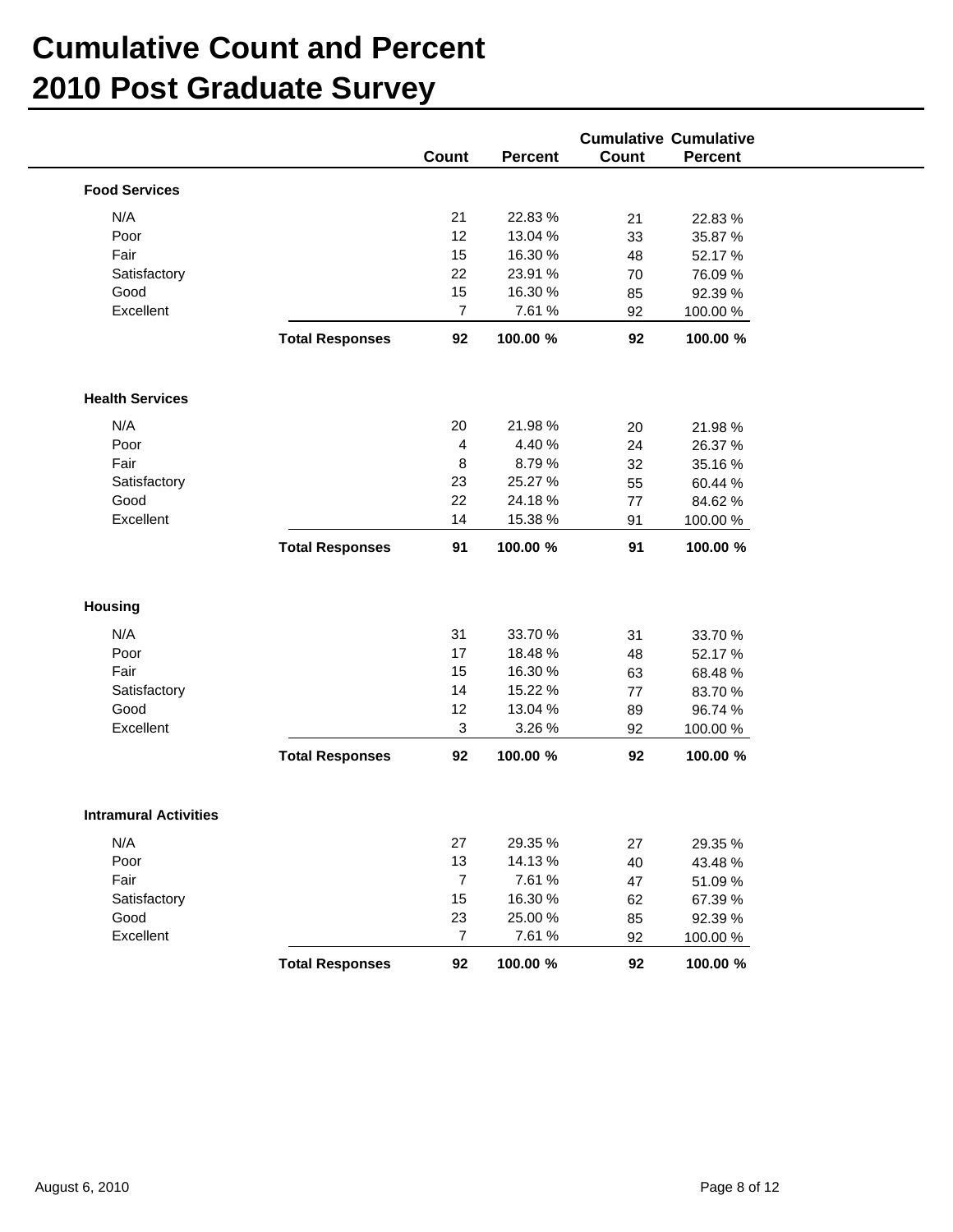|                          |                        | <b>Cumulative Cumulative</b> |                    |                |                     |  |  |  |
|--------------------------|------------------------|------------------------------|--------------------|----------------|---------------------|--|--|--|
|                          |                        | Count                        | <b>Percent</b>     | Count          | Percent             |  |  |  |
| <b>Library Hours</b>     |                        |                              |                    |                |                     |  |  |  |
| N/A                      |                        | $\boldsymbol{7}$             | 7.61 %             | $\overline{7}$ | 7.61 %              |  |  |  |
| Poor                     |                        | $\overline{7}$               | 7.61 %             | 14             | 15.22 %             |  |  |  |
| Fair                     |                        | 11                           | 11.96 %            | 25             | 27.17 %             |  |  |  |
| Satisfactory             |                        | 20                           | 21.74 %            | 45             | 48.91 %             |  |  |  |
| Good                     |                        | 32                           | 34.78 %            | 77             | 83.70 %             |  |  |  |
| Excellent                |                        | 15                           | 16.30 %            | 92             | 100.00 %            |  |  |  |
|                          | <b>Total Responses</b> | 92                           | 100.00 %           | 92             | 100.00 %            |  |  |  |
| <b>Library Resources</b> |                        |                              |                    |                |                     |  |  |  |
| N/A                      |                        | 6                            | 6.59%              | $\,6\,$        | 6.59%               |  |  |  |
| Poor                     |                        | 5                            | 5.49 %             | 11             | 12.09%              |  |  |  |
| Fair                     |                        | 10                           | 10.99 %            | 21             | 23.08 %             |  |  |  |
| Satisfactory             |                        | 20                           | 21.98%             | 41             | 45.05 %             |  |  |  |
| Good                     |                        | 32                           | 35.16%             | 73             | 80.22 %             |  |  |  |
| Excellent                |                        | 18                           | 19.78 %            | 91             | 100.00%             |  |  |  |
|                          | <b>Total Responses</b> | 91                           | 100.00 %           | 91             | 100.00 %            |  |  |  |
| <b>Mail Services</b>     |                        |                              |                    |                |                     |  |  |  |
| N/A                      |                        | 26                           | 28.89%             | 26             | 28.89%              |  |  |  |
| Fair                     |                        | $\mathbf{1}$                 | 1.11 %             | 27             | 30.00 %             |  |  |  |
| Satisfactory             |                        | 14                           | 15.56 %            | 41             | 45.56 %             |  |  |  |
| Good                     |                        | 28                           | 31.11 %            | 69             | 76.67 %             |  |  |  |
| Excellent                |                        | 21                           | 23.33 %            | 90             | 100.00 %            |  |  |  |
|                          | <b>Total Responses</b> | 90                           | 100.00 %           | 90             | 100.00 %            |  |  |  |
| My department of Major   |                        |                              |                    |                |                     |  |  |  |
| Poor                     |                        | $\overline{c}$               | 2.20%              | 2              | 2.20 %              |  |  |  |
| Fair                     |                        | $\overline{c}$               | 2.20 %             | $\overline{4}$ | 4.40 %              |  |  |  |
| Satisfactory             |                        |                              |                    | 24             | 26.37 %             |  |  |  |
|                          |                        |                              |                    |                |                     |  |  |  |
|                          |                        | $20\,$                       | 21.98%             |                |                     |  |  |  |
| Good<br>Excellent        |                        | 36<br>31                     | 39.56 %<br>34.07 % | 60<br>91       | 65.93 %<br>100.00 % |  |  |  |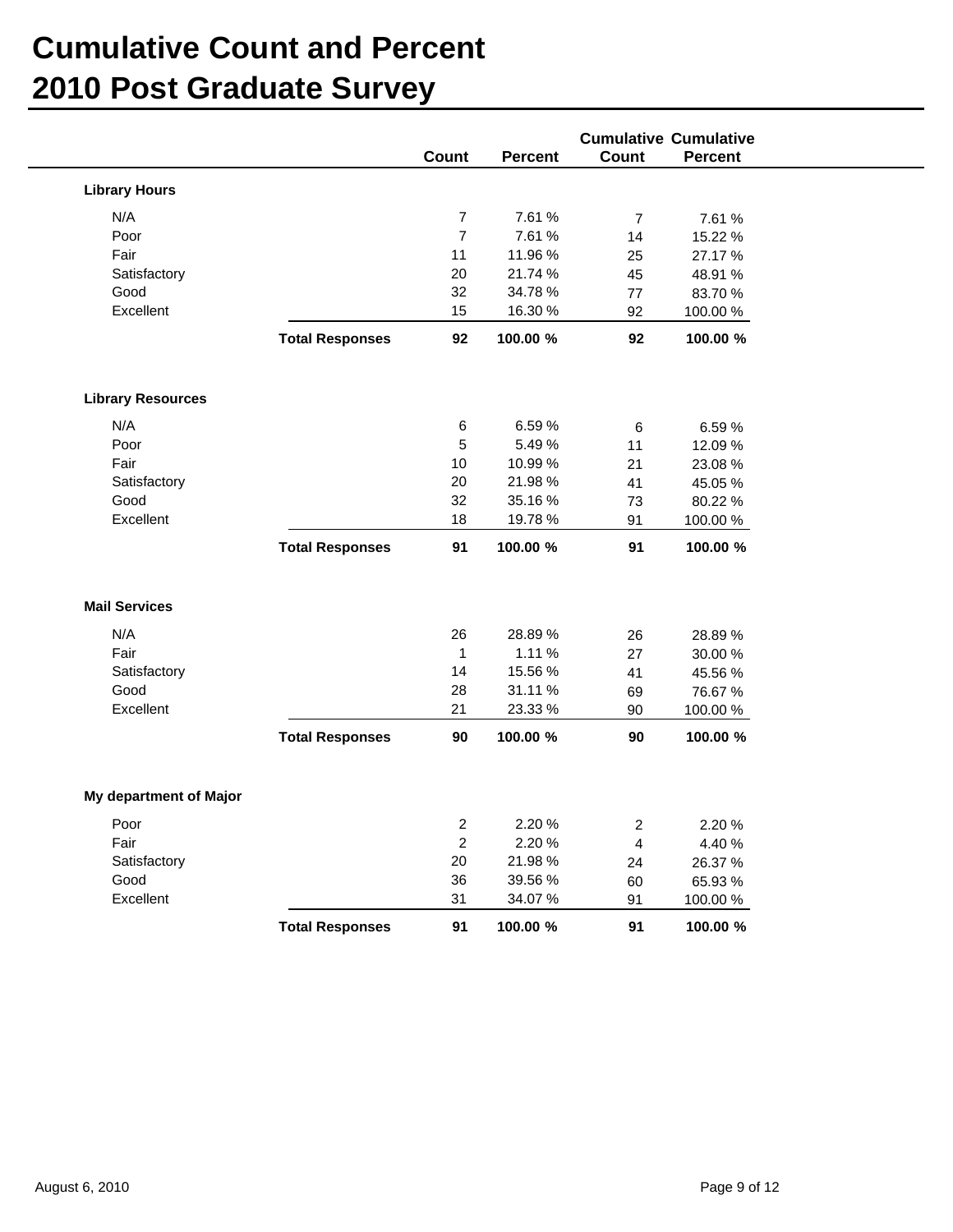|                                       |                        | <b>Cumulative Cumulative</b> |                |              |                |  |  |
|---------------------------------------|------------------------|------------------------------|----------------|--------------|----------------|--|--|
|                                       |                        | Count                        | <b>Percent</b> | <b>Count</b> | <b>Percent</b> |  |  |
| <b>Career and Graduate Services</b>   |                        |                              |                |              |                |  |  |
|                                       |                        |                              |                |              |                |  |  |
| N/A                                   |                        | 6                            | 6.59%          | $\,6$        | 6.59%          |  |  |
| Poor                                  |                        | $\overline{2}$               | 2.20%          | 8            | 8.79%          |  |  |
| Fair                                  |                        | $\overline{7}$               | 7.69%          | 15           | 16.48%         |  |  |
| Satisfactory                          |                        | 18                           | 19.78 %        | 33           | 36.26 %        |  |  |
| Good                                  |                        | 34                           | 37.36 %        | 67           | 73.63 %        |  |  |
| Excellent                             |                        | 24                           | 26.37 %        | 91           | 100.00%        |  |  |
|                                       | <b>Total Responses</b> | 91                           | 100.00 %       | 91           | 100.00 %       |  |  |
| <b>Quality of Instructors</b>         |                        |                              |                |              |                |  |  |
| Fair                                  |                        | $\overline{4}$               | 4.35 %         | 4            | 4.35 %         |  |  |
| Satisfactory                          |                        | 23                           | 25.00 %        | 27           | 29.35 %        |  |  |
| Good                                  |                        | 48                           | 52.17 %        | 75           | 81.52 %        |  |  |
| Excellent                             |                        | 17                           | 18.48%         | 92           | 100.00 %       |  |  |
|                                       | <b>Total Responses</b> | 92                           | 100.00 %       | 92           | 100.00 %       |  |  |
| <b>Registration and Records</b>       |                        |                              |                |              |                |  |  |
| Poor                                  |                        | 10                           | 11.24 %        | 10           | 11.24 %        |  |  |
| Fair                                  |                        | $\mathsf g$                  | 10.11 %        | 19           | 21.35 %        |  |  |
| Satisfactory                          |                        | 23                           | 25.84 %        | 42           | 47.19%         |  |  |
| Good                                  |                        | 32                           | 35.96 %        | 74           | 83.15%         |  |  |
| Excellent                             |                        | 15                           | 16.85 %        | 89           | 100.00 %       |  |  |
|                                       | <b>Total Responses</b> | 89                           | 100.00 %       | 89           | 100.00 %       |  |  |
| <b>Student Government Association</b> |                        |                              |                |              |                |  |  |
| N/A                                   |                        | 24                           | 26.09%         | 24           | 26.09%         |  |  |
| Poor                                  |                        | 6                            | 6.52%          | 30           | 32.61 %        |  |  |
| Fair                                  |                        | 18                           | 19.57 %        | 48           | 52.17 %        |  |  |
| Satisfactory                          |                        | 18                           | 19.57 %        | 66           | 71.74 %        |  |  |
| Good                                  |                        | 17                           | 18.48 %        | 83           | 90.22 %        |  |  |
| Excellent                             |                        | $\boldsymbol{9}$             | 9.78%          | 92           | 100.00%        |  |  |
|                                       | <b>Total Responses</b> | 92                           | 100.00 %       | 92           | 100.00 %       |  |  |
|                                       |                        |                              |                |              |                |  |  |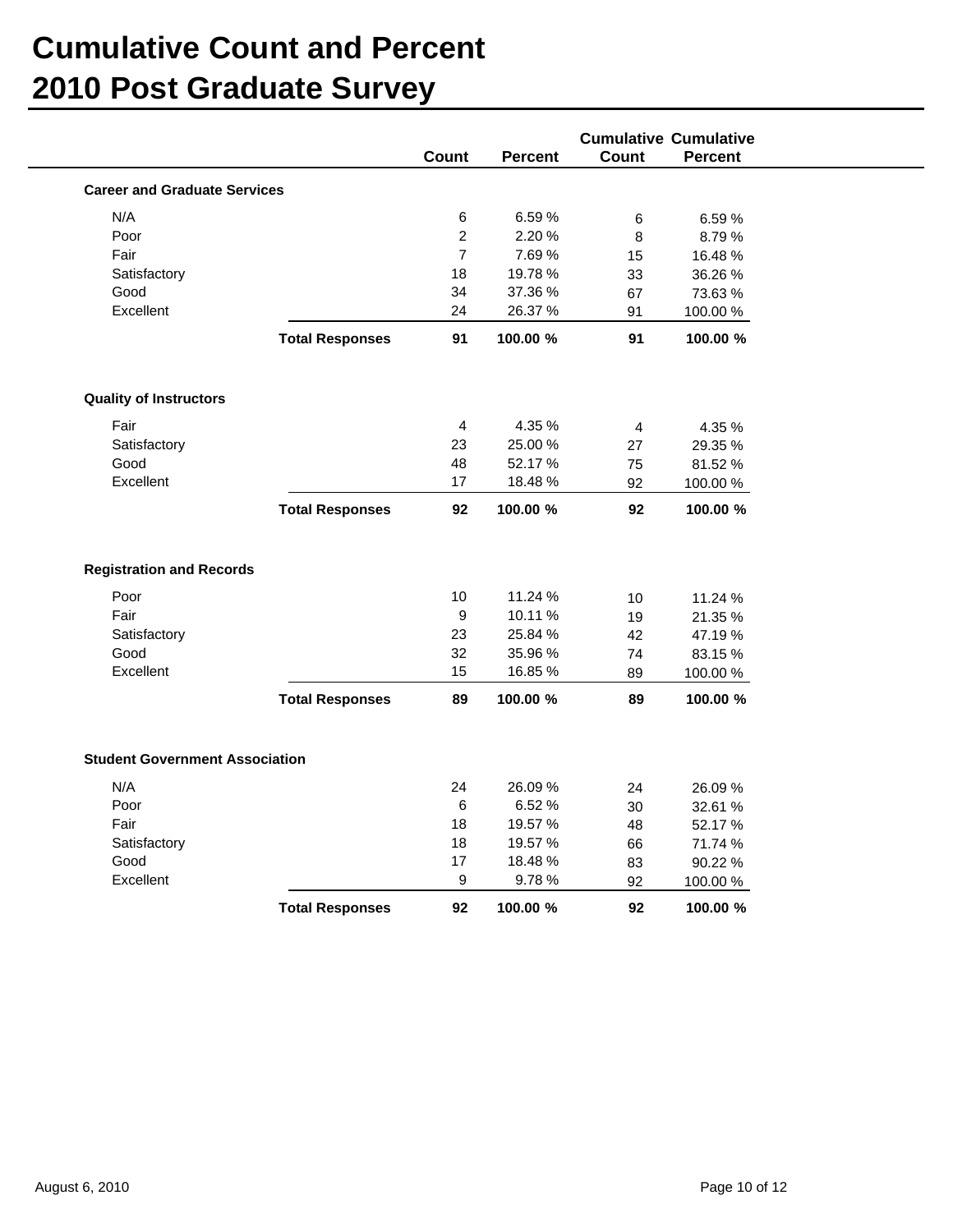|                              |                        | Count            | <b>Percent</b> | Count        | <b>Cumulative Cumulative</b><br>Percent |  |
|------------------------------|------------------------|------------------|----------------|--------------|-----------------------------------------|--|
|                              |                        |                  |                |              |                                         |  |
| <b>Tutoring Services</b>     |                        |                  |                |              |                                         |  |
| N/A                          |                        | 30               | 32.61 %        | 30           | 32.61 %                                 |  |
| Poor                         |                        | 4                | 4.35 %         | 34           | 36.96 %                                 |  |
| Fair                         |                        | 9                | 9.78%          | 43           | 46.74 %                                 |  |
| Satisfactory                 |                        | 20               | 21.74 %        | 63           | 68.48%                                  |  |
| Good                         |                        | 21               | 22.83 %        | 84           | 91.30 %                                 |  |
| Excellent                    |                        | 8                | 8.70%          | 92           | 100.00 %                                |  |
|                              | <b>Total Responses</b> | 92               | 100.00 %       | 92           | 100.00 %                                |  |
| Variety of Courses offered   |                        |                  |                |              |                                         |  |
| N/A                          |                        | $\mathbf{1}$     | 1.11 %         | $\mathbf{1}$ | 1.11 %                                  |  |
| Poor                         |                        | 15               | 16.67%         | 16           | 17.78 %                                 |  |
| Fair                         |                        | 21               | 23.33 %        | 37           | 41.11 %                                 |  |
| Satisfactory                 |                        | 29               | 32.22 %        | 66           | 73.33 %                                 |  |
| Good                         |                        | 20               | 22.22 %        | 86           | 95.56 %                                 |  |
| Excellent                    |                        | $\overline{4}$   | 4.44 %         | 90           | 100.00 %                                |  |
|                              | <b>Total Responses</b> | 90               | 100.00 %       | 90           | 100.00 %                                |  |
| <b>Disability Services</b>   |                        |                  |                |              |                                         |  |
| N/A                          |                        | 37               | 41.11 %        | 37           | 41.11 %                                 |  |
| Poor                         |                        | $\boldsymbol{7}$ | 7.78 %         | 44           | 48.89%                                  |  |
| Fair                         |                        | 9                | 10.00 %        | 53           | 58.89 %                                 |  |
| Satisfactory                 |                        | 16               | 17.78 %        | 69           | 76.67 %                                 |  |
| Good                         |                        | 15               | 16.67 %        | 84           | 93.33 %                                 |  |
| Excellent                    |                        | 6                | 6.67%          | 90           | 100.00 %                                |  |
|                              | <b>Total Responses</b> | 90               | 100.00 %       | 90           | 100.00 %                                |  |
| <b>First Year Experience</b> |                        |                  |                |              |                                         |  |
| N/A                          |                        | 21               | 23.33 %        | 21           | 23.33 %                                 |  |
| Poor                         |                        | 3                | 3.33 %         | 24           | 26.67 %                                 |  |
| Fair                         |                        | 12               | 13.33 %        | 36           | 40.00 %                                 |  |
| Satisfactory                 |                        | 20               | 22.22 %        | 56           | 62.22 %                                 |  |
| Good                         |                        | 23               | 25.56 %        | 79           | 87.78 %                                 |  |
| Excellent                    |                        | 11               | 12.22 %        | 90           | 100.00 %                                |  |
|                              | <b>Total Responses</b> |                  |                | 90           | 100.00 %                                |  |
|                              |                        | $90\,$           | 100.00 %       |              |                                         |  |